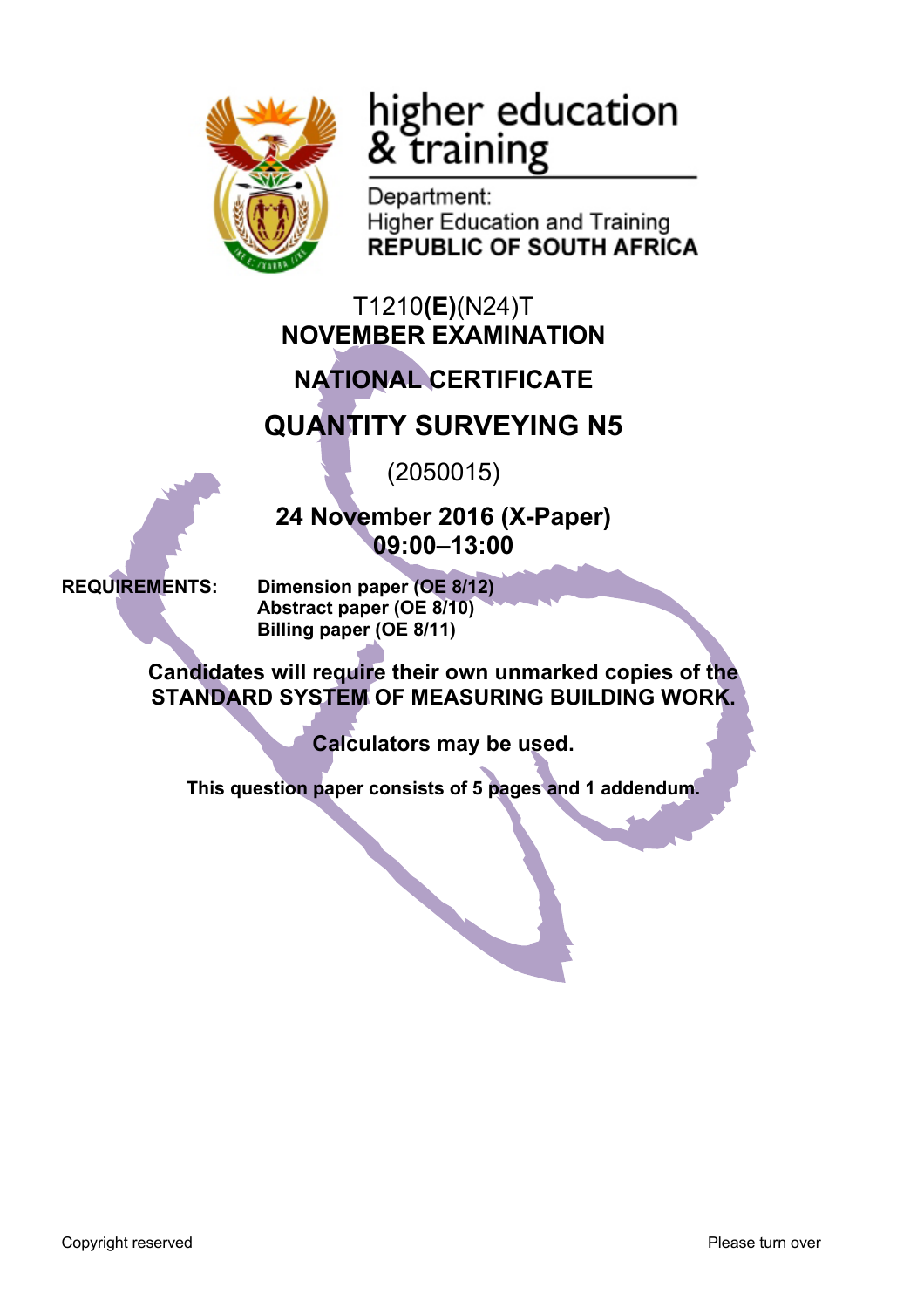(2050015) -2- T1210**(E)**(N24)T

**DEPARTMENT OF HIGHER EDUCATION AND TRAINING REPUBLIC OF SOUTH AFRICA**

NATIONAL CERTIFICATE QUANTITY SURVEYING N5 TIME: 4 HOURS

MARKS: 100

#### **INSTRUCTIONS AND INFORMATION**

- 1. Answer ALL the questions.
- 2. Read ALL the questions carefully.
- 3. Number the answers according to the numbering system used in this question paper.
- 4. Red ink is not allowed.
- 5. ALL the work in SECTION A must be done on the appropriate paper.
- 6. ALL the work in SECTION B must be done in the ANSWER BOOK.
- 7. Write neatly and legibly.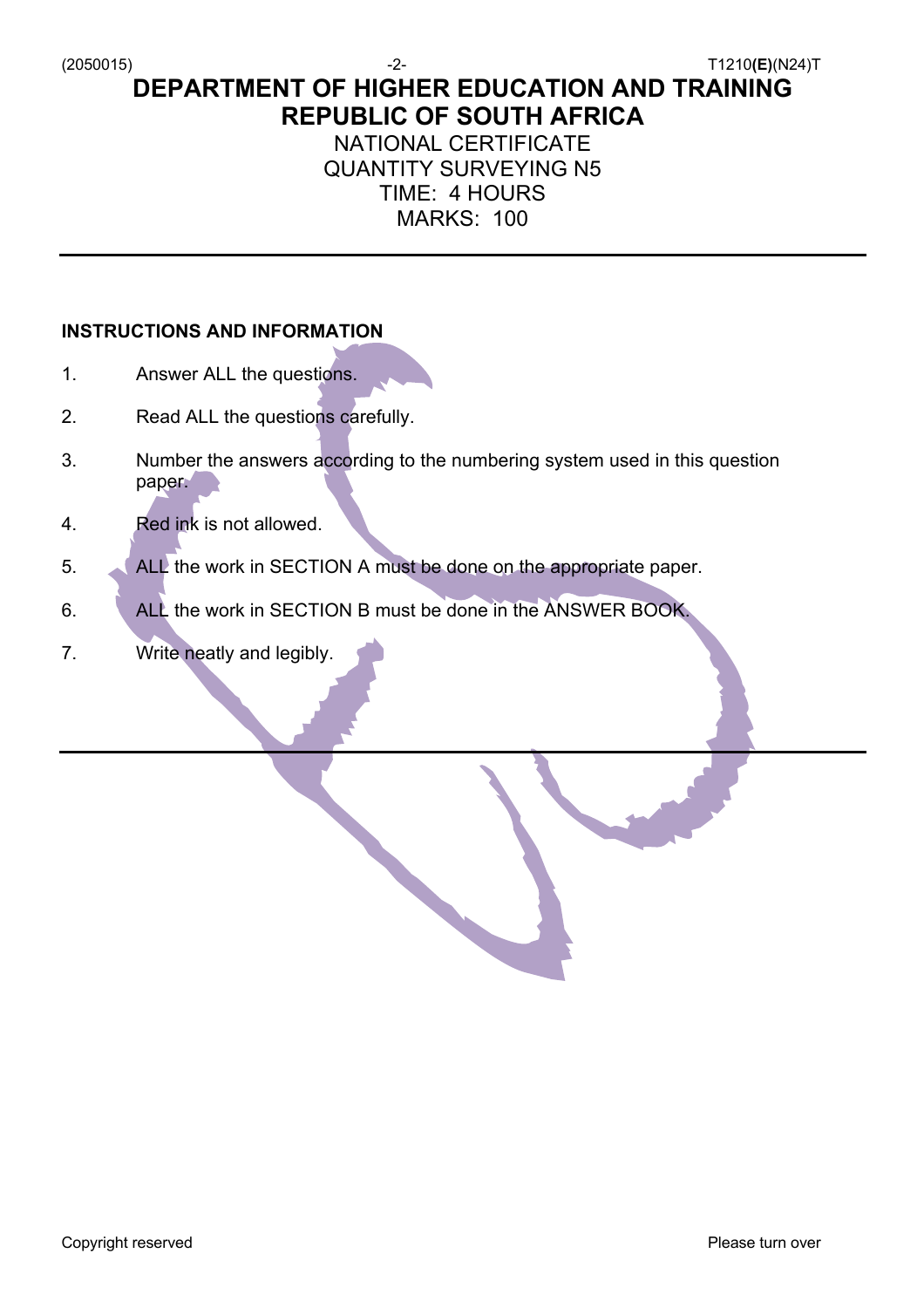ADDENDUM A shows the plan and sectional views of a reinforced concrete structure.

SPECIFICATIONS:

**SECTION A**

EARTHWORKS: Site clearance to be done 2 000 mm all around the columns. Excavations are in ordinary ground and all surplus material to be carted away. Filling at the bases to be filled in and rammed. Allow for working space for the placement and removal of the formwork in the bases.

CONCRETE: 30 MPa in bases. 25 MPa in columns, beams and slab.

FORMWORK: FORMWORK: Formwork is required to cast the concrete in the column bases.

Refer to ADDENDUM A and carefully study the plan and sectional views of the reinforced concrete structure. Please ensure that the drawings are read with reference to the specifications given above.

#### **QUESTION 1**

Measure only the earthwork items as stated in the measuring list below:

- Site clearance
- Excavations
- Working space
- Water
- Excavated soil available for filling **[20]**

#### **QUESTION 2**

Measure only the concrete and formwork items as stated in the measuring list below:

- Concrete in bases
- Formwork in bases
- Concrete in columns
- Formwork to columns
- Concrete in beams and slab
- Formwork to soffit beams and slab only **[20]**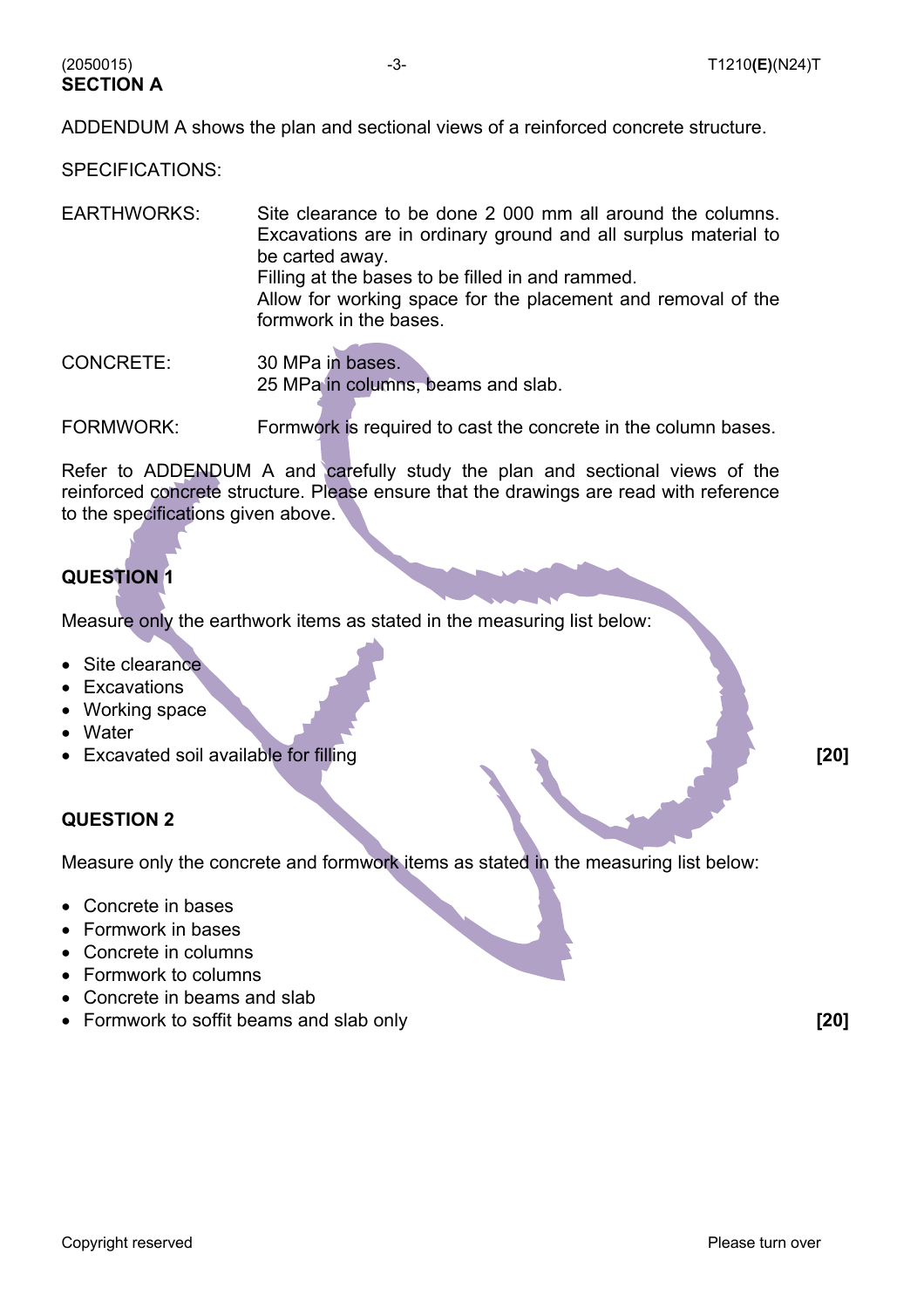#### (2050015) -4- T1210**(E)**(N24)T **QUESTION 3**

Draw up a tendering document for the EARTHWORK trade only. Show all the steps when doing the following:

- 3.1 Squaring
- 3.2 Abstracting
- 3.3 Billing

**[20]**

#### **TOTAL SECTION A: 60**



### **SECTION B QUESTION 4**

4.1 Draft the valuation for the THIRD interim payment certificate for the project.

The value for the SECOND month amounted to R250 120 after 10% for retention had been deducted.

The THIRD valuation has the following values:

| <b>Preliminaries</b>                        | R 28 890                   |     |
|---------------------------------------------|----------------------------|-----|
| <b>Earthworks</b>                           | R 110 400                  |     |
| Concrete, formwork and reinforcement        | R 91 250                   |     |
| Masonry                                     | R 62 000                   |     |
| Waterproofing                               | R 10 150                   |     |
| Materials on site                           | R4500                      |     |
|                                             |                            |     |
| Dejafly dagasika wayuntantian magnipa ara w | ithhala frama a controotal | (2) |

4.2 Briefly describe why retention monies are withheld from a contractor. (3)

**[10]**

#### **QUESTION 5**

Explain what is understood by the following quantity surveying terms:

- 5.1 Interim valuations
- 5.2 Interim payment certificate
- 5.3 Purpose made
- 5.4 Ditto
- 5.5 Practical completion

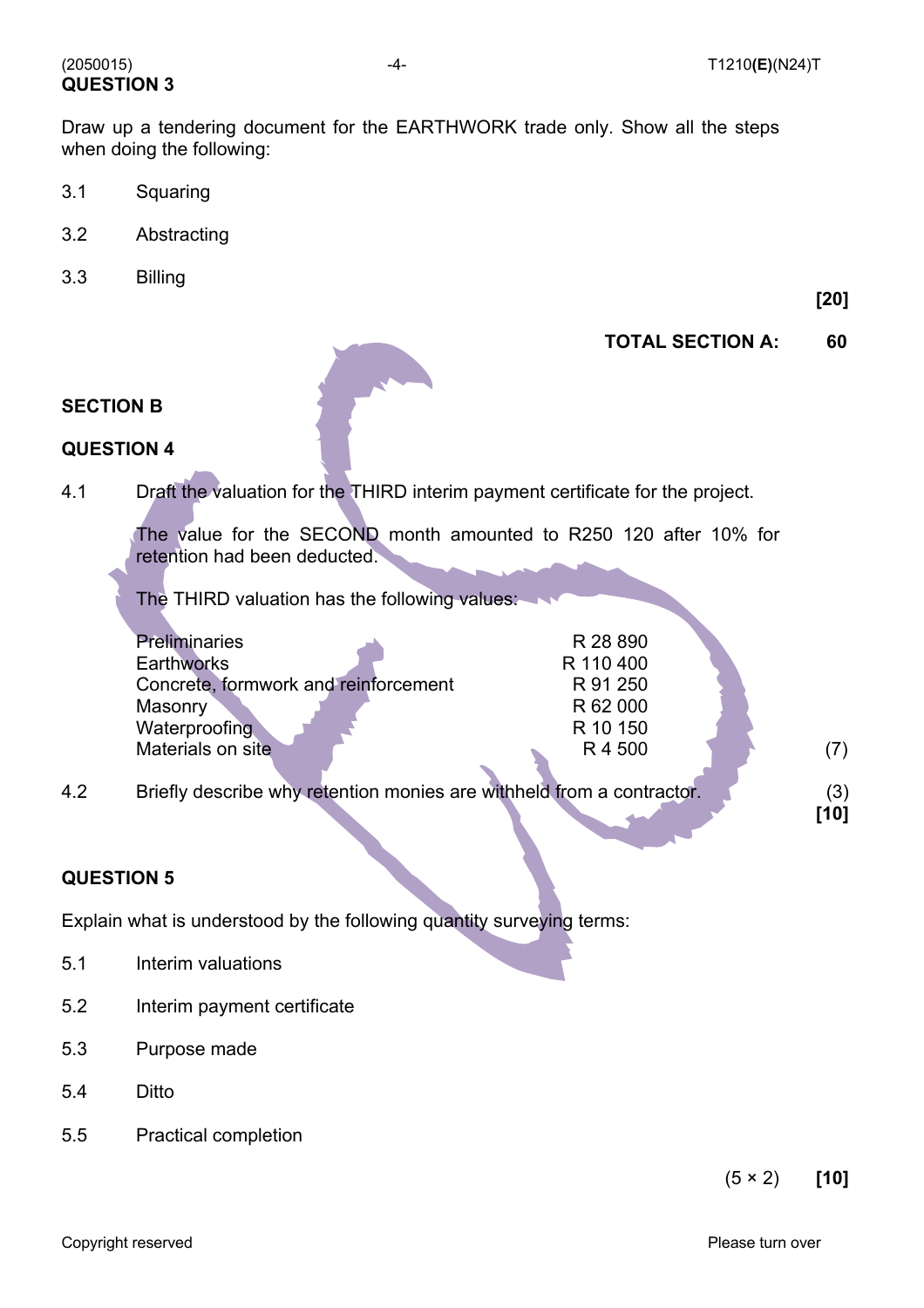#### **QUESTION 6**

| 6.1 | State any FIVE duties of a professional quantity surveyor. | (5)         |
|-----|------------------------------------------------------------|-------------|
| 6.2 | State any FIVE duties of an architect.                     | (5)<br>[10] |

#### **QUESTION 7**

State TWO activities to be done in each of the following stages of preparing a bill of quantities: